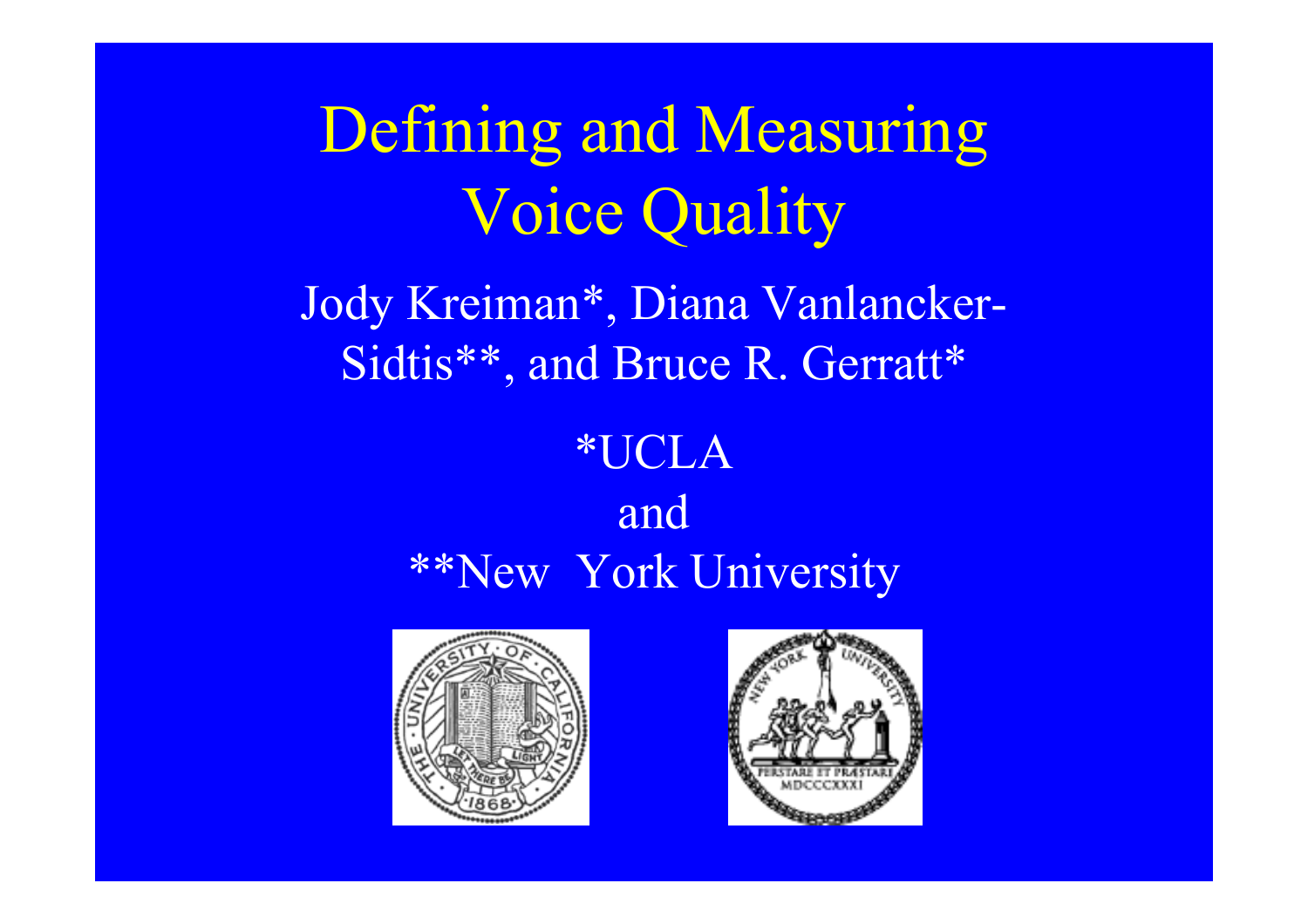### Voice Quality is Hard to Measure

- Complex
- Unstable

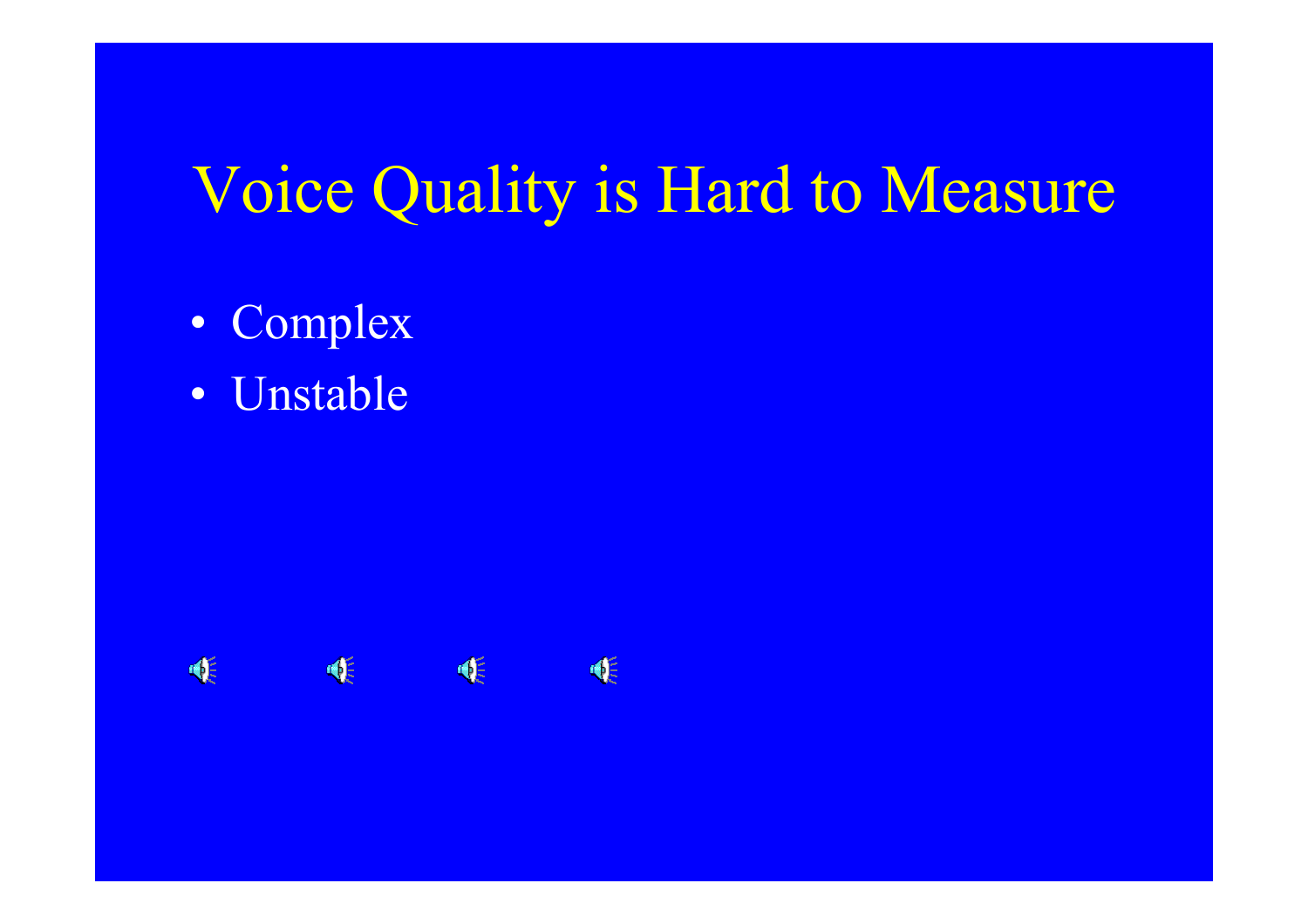### The Definitional Dilemma

- Voice is hard to define
- Voice quality is also hard to define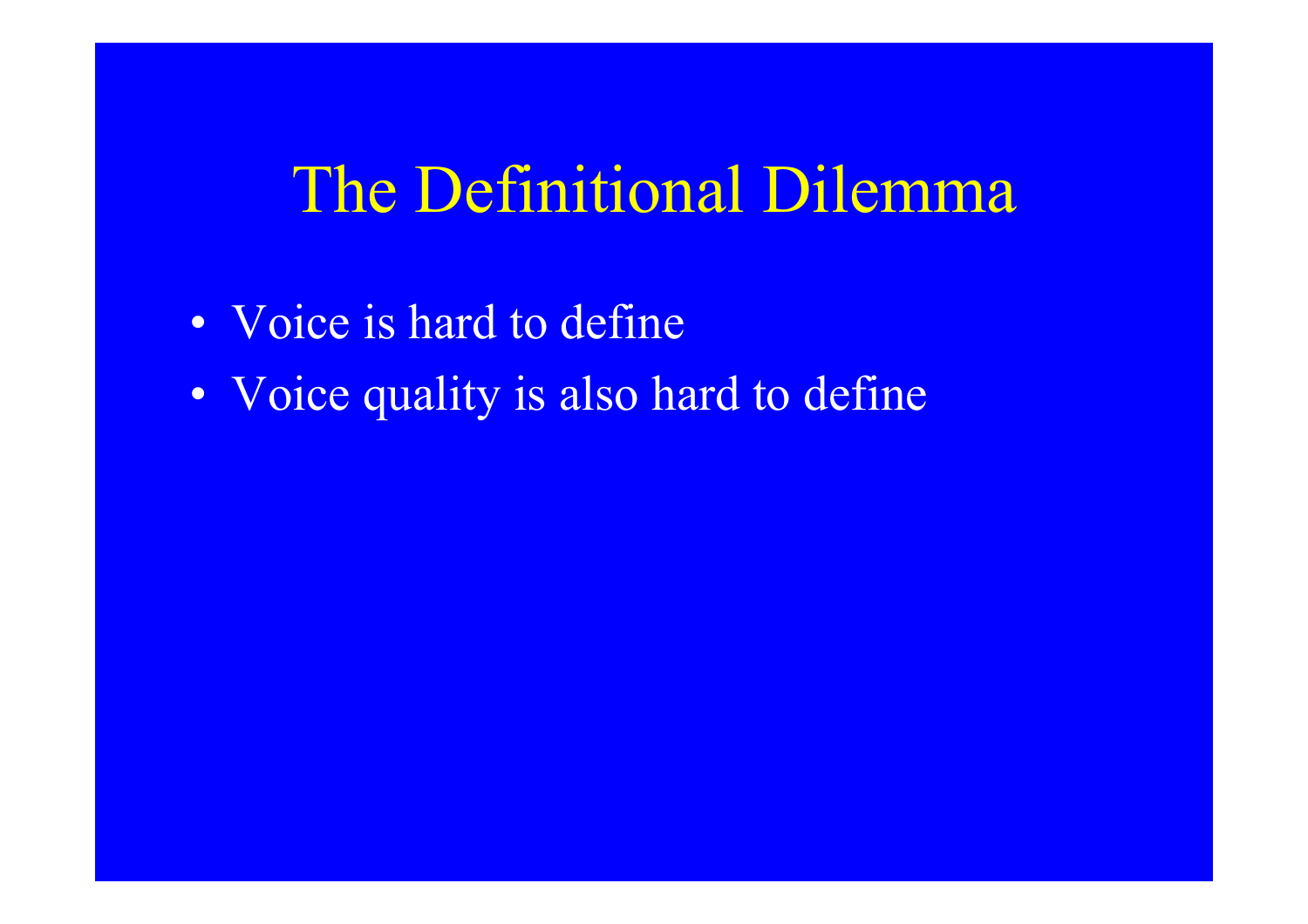### The ANSI Definition

"…that attribute of auditory sensation in terms of which a listener can judge that two sounds similarly presented and having the same loudness and pitch are dissimilar."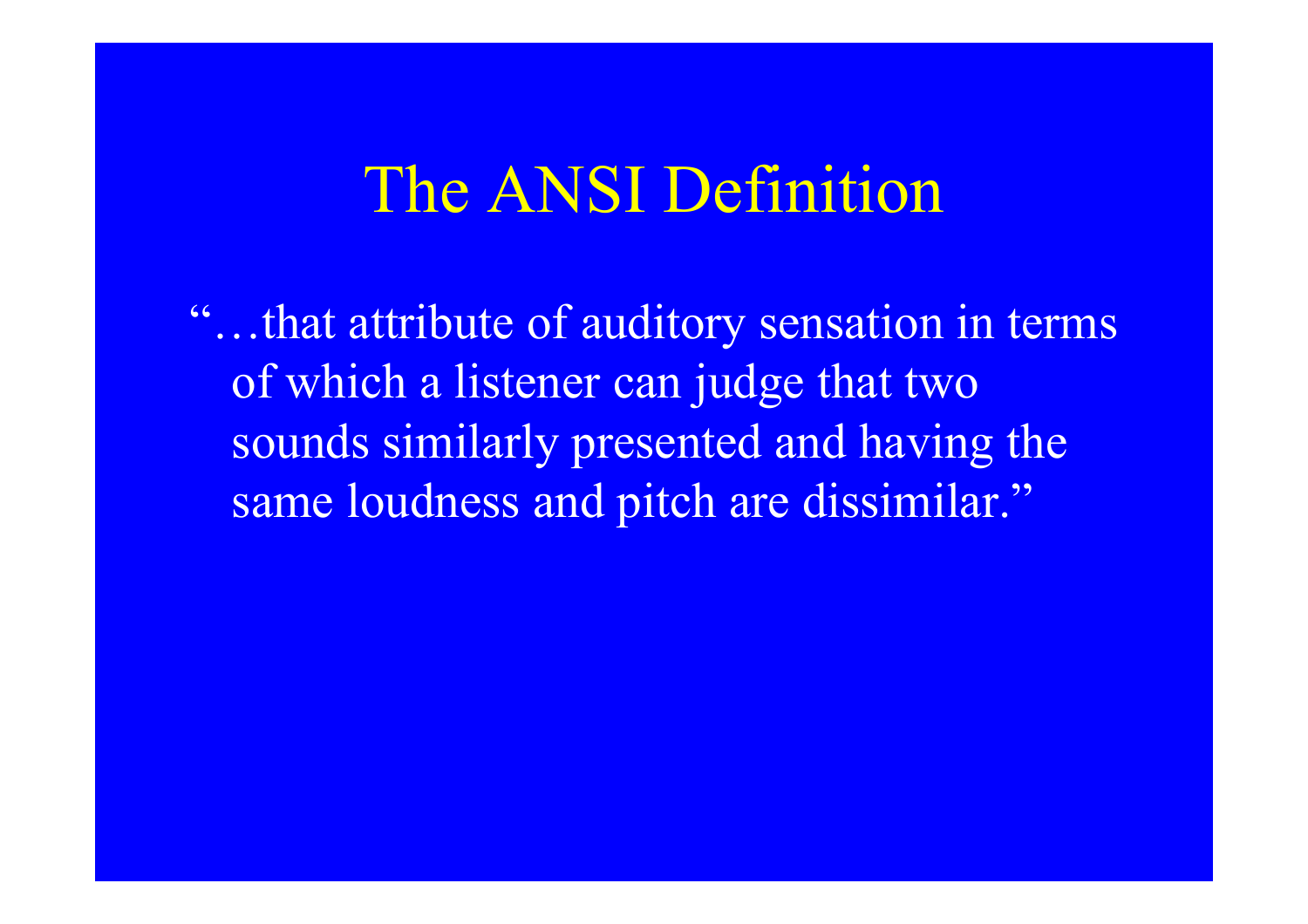## The ANSI Definition

- Often maligned
	- A negative definition
	- Defines quality in the context of one specific task; hard to operationalize or generalize to other tasks
	- Implies quality is independent of frequency and amplitude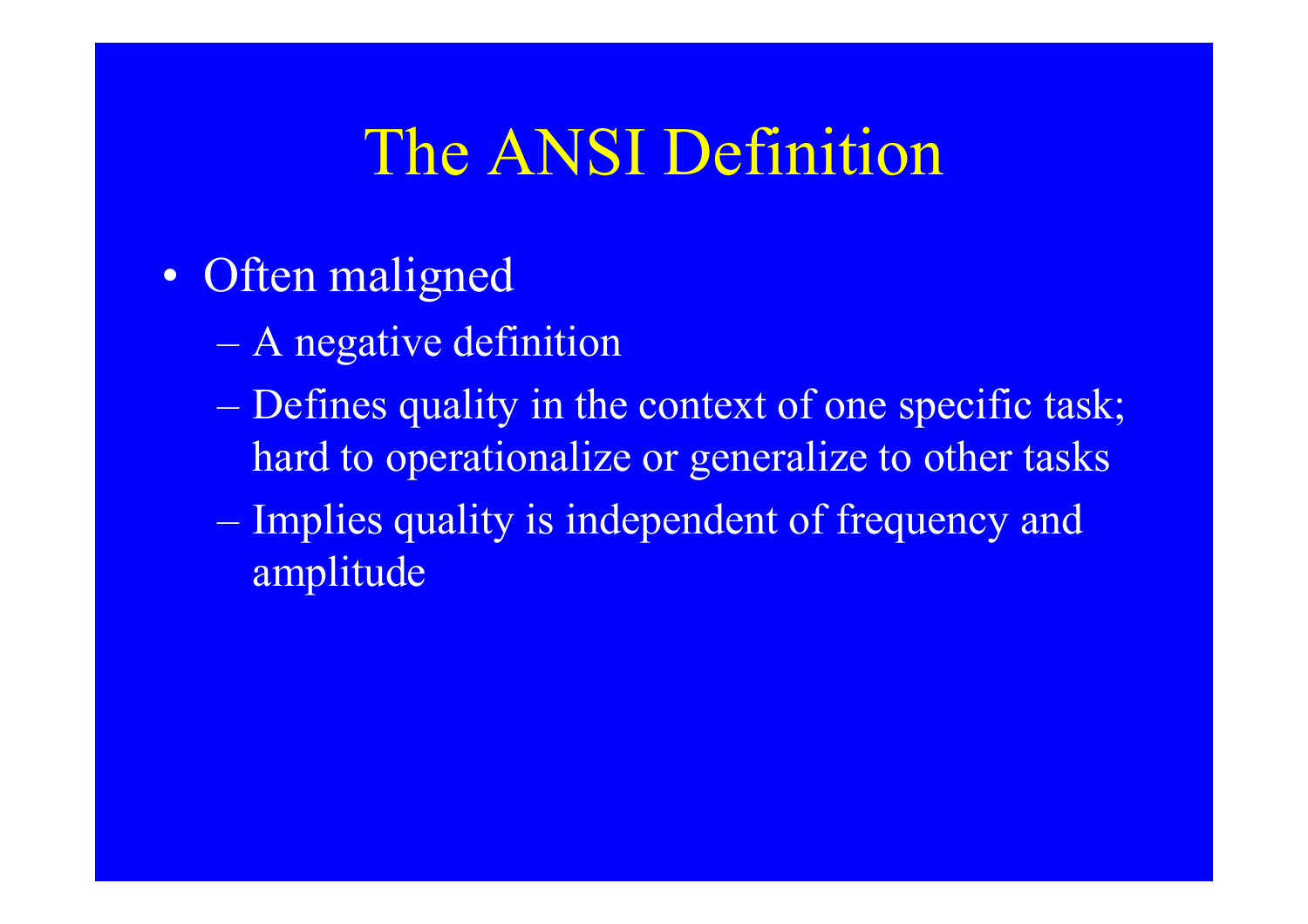### Virtues of the ANSI Definition

- Treats sound quality as the result of a perceptual process
- Highlights importance of signals and listeners in determining quality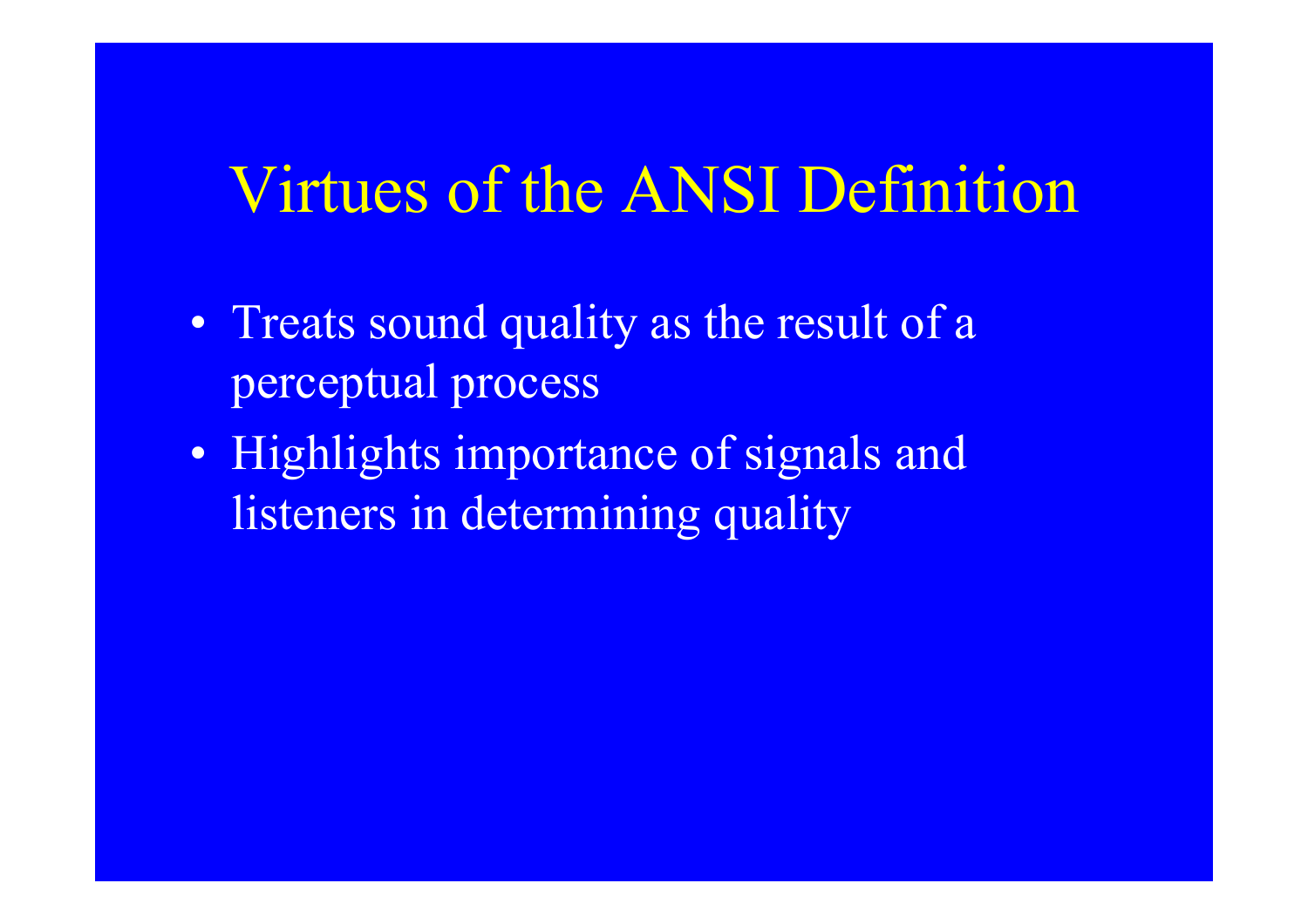### Why Include the Listener?

• Just as loudness and pitch do not exist without the listener, vocal quality is an acoustic-PERCEPTUAL phenomenon.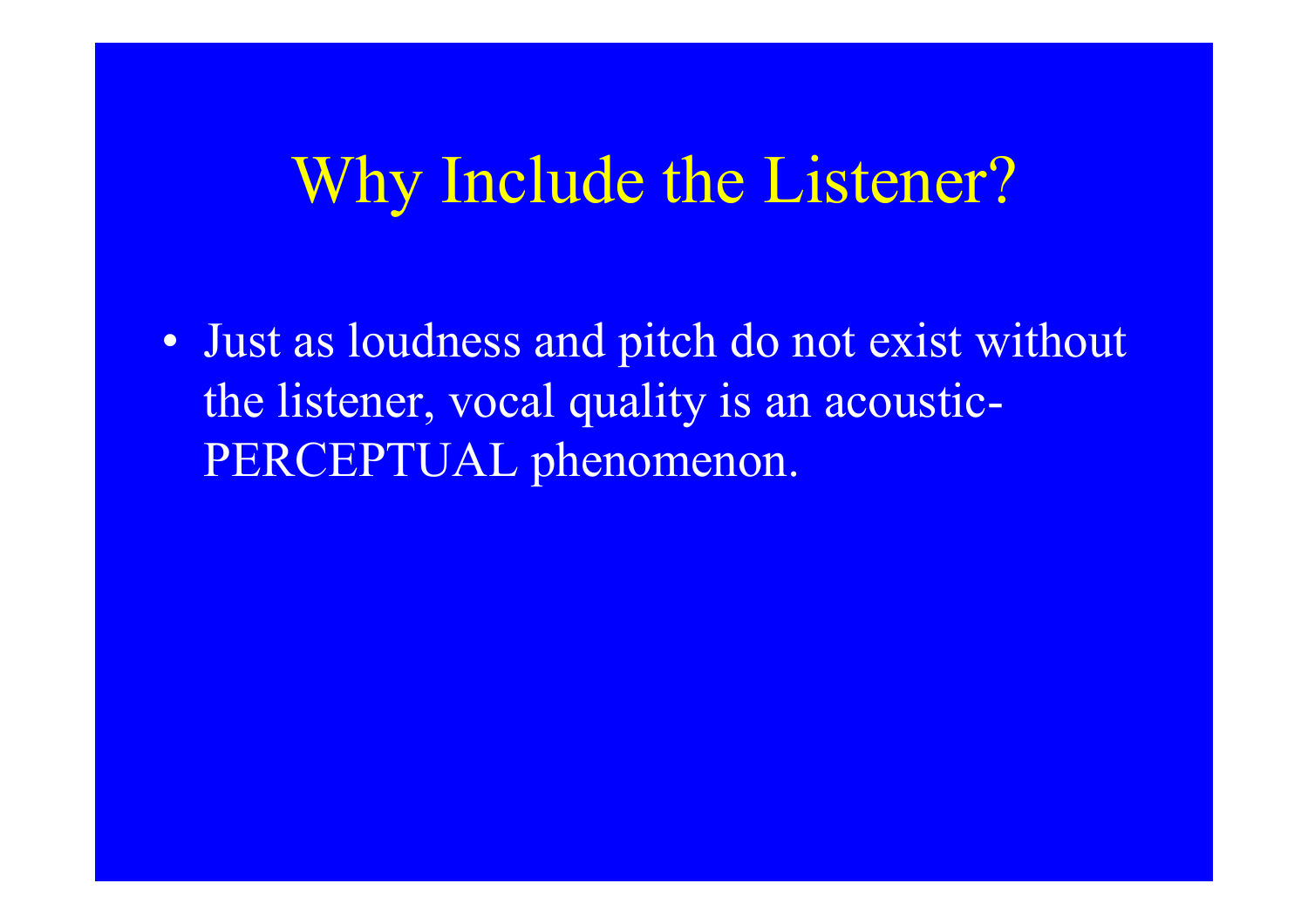# How Listeners Introduce Variability

- Listeners may pay attention to different acoustic aspects of signals, even in the same task
- Importance of a given cue may depend on context or task demands
- Different listeners may use different cues
- Definitions of quality that focus on production or acoustics cannot account for such effects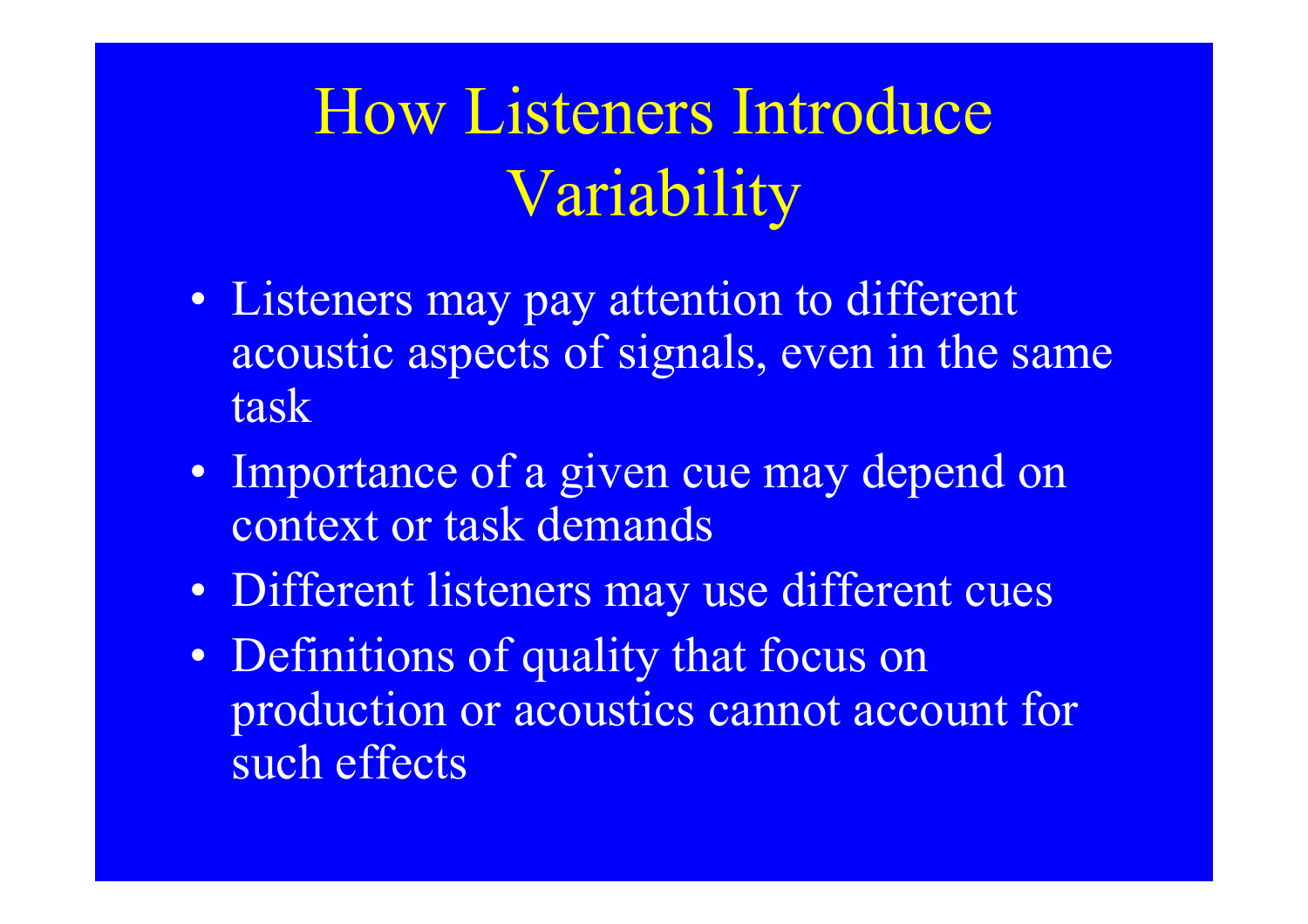# So: How Should We Measure Quality?

• Create lists of terms to describe listeners' auditory impressions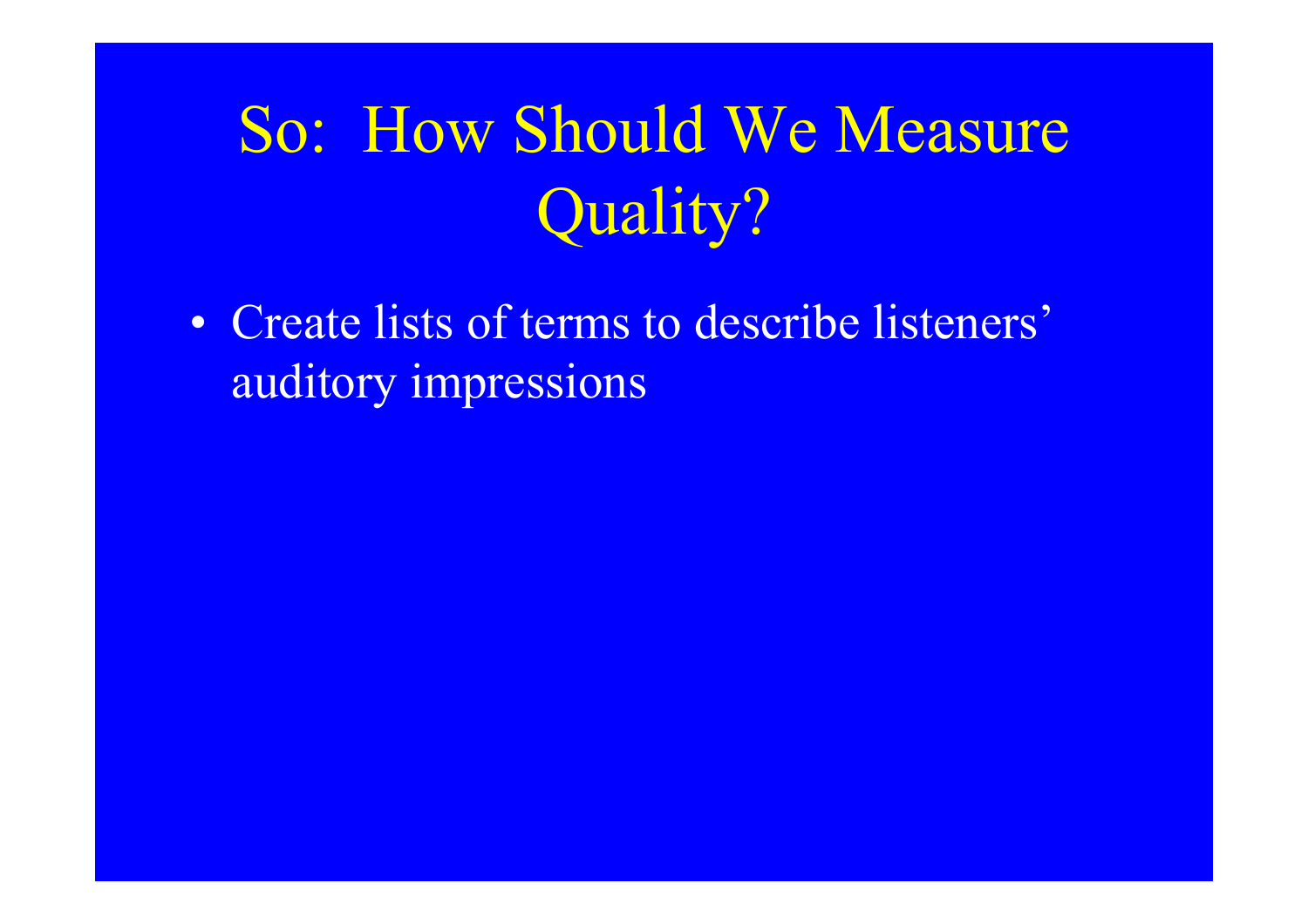## **Venerable and Modern Labels for Voice Quality**

**Julius Pollux**

 **Moore, 1964 Gelfer, 1988** Clear Clear, light, white Clear Deep Deep Resonant, low Brilliant Bright, brilliant Bright, vibrant Small, feeble, Breathy, whispery Breathy, soft, faint babyish, weak Thin Thin, pinched, Thin shallow,

Hollow, indistinct Hollow, covered Muffled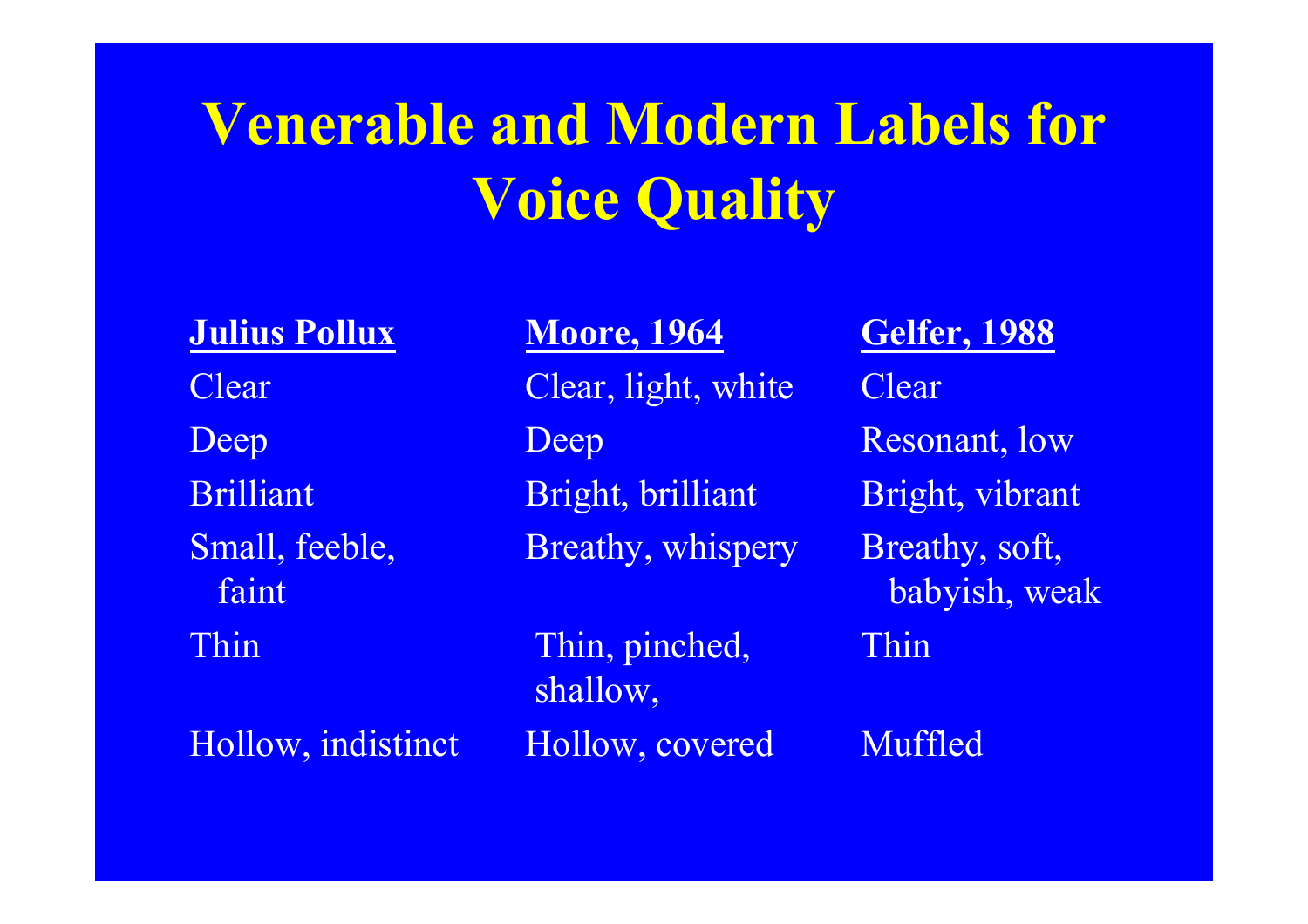### **More Labels for Voice Quality**

**Julius Pollux**

Brassy Buzzy, clangy, Metallic metallic

Shrill, sharp Shrill, sharp, Shrill, sharp piercing, cutting, pointed Smooth Smooth, velvety Smooth

**Moore, 1964 Gelfer, 1988** 

Harsh Harsh, strident, Harsh, gravelly

Dull Dull, heavy, dead Dull, heavy, thick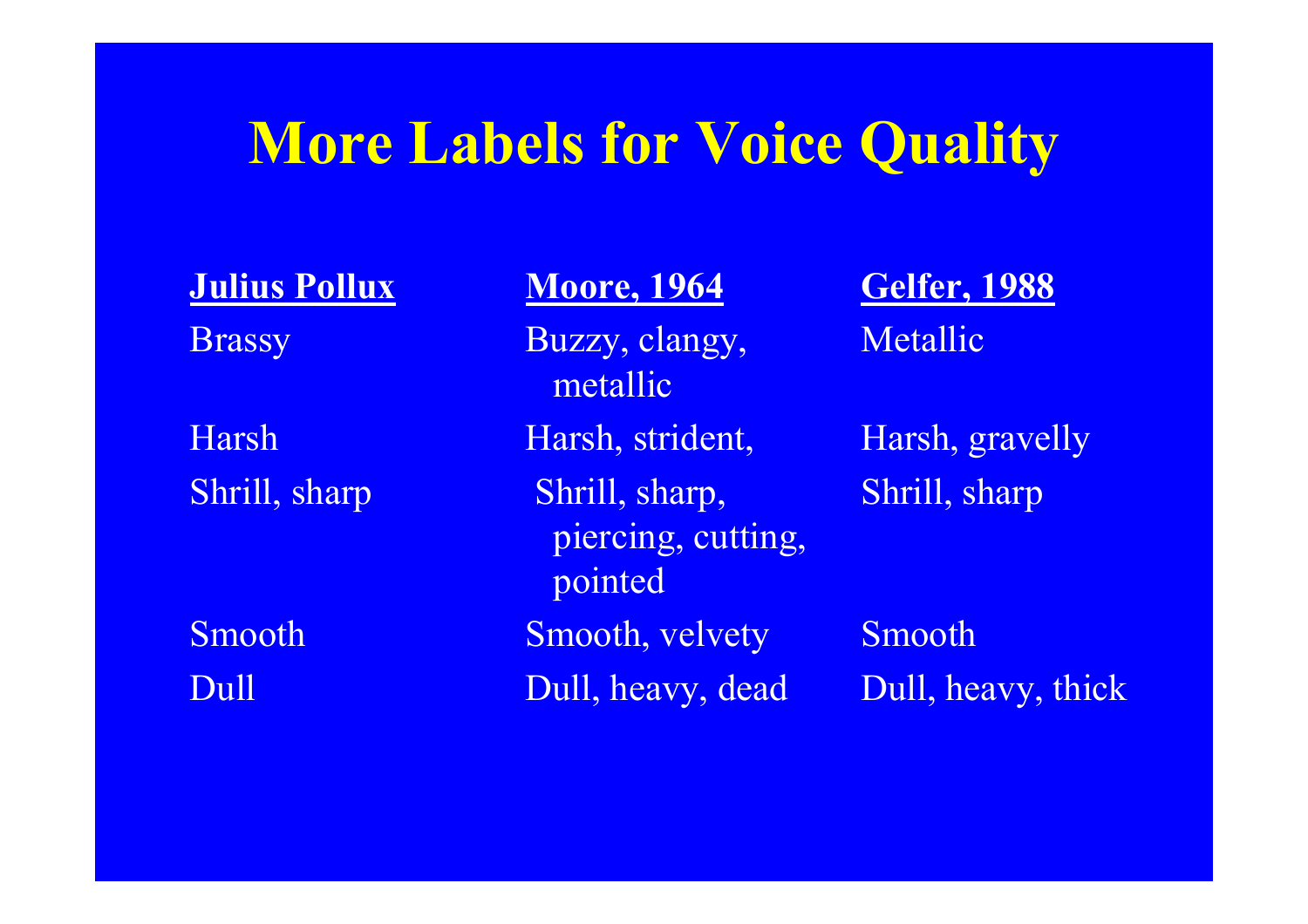Well-known Problems with Rating Scale Approaches

- Atheoretical approach
- Which scales to include?
- Poor reliability and questionable validity
- Redundancies and ambiguities

 MDS and factor analytic studies have not resolved this problem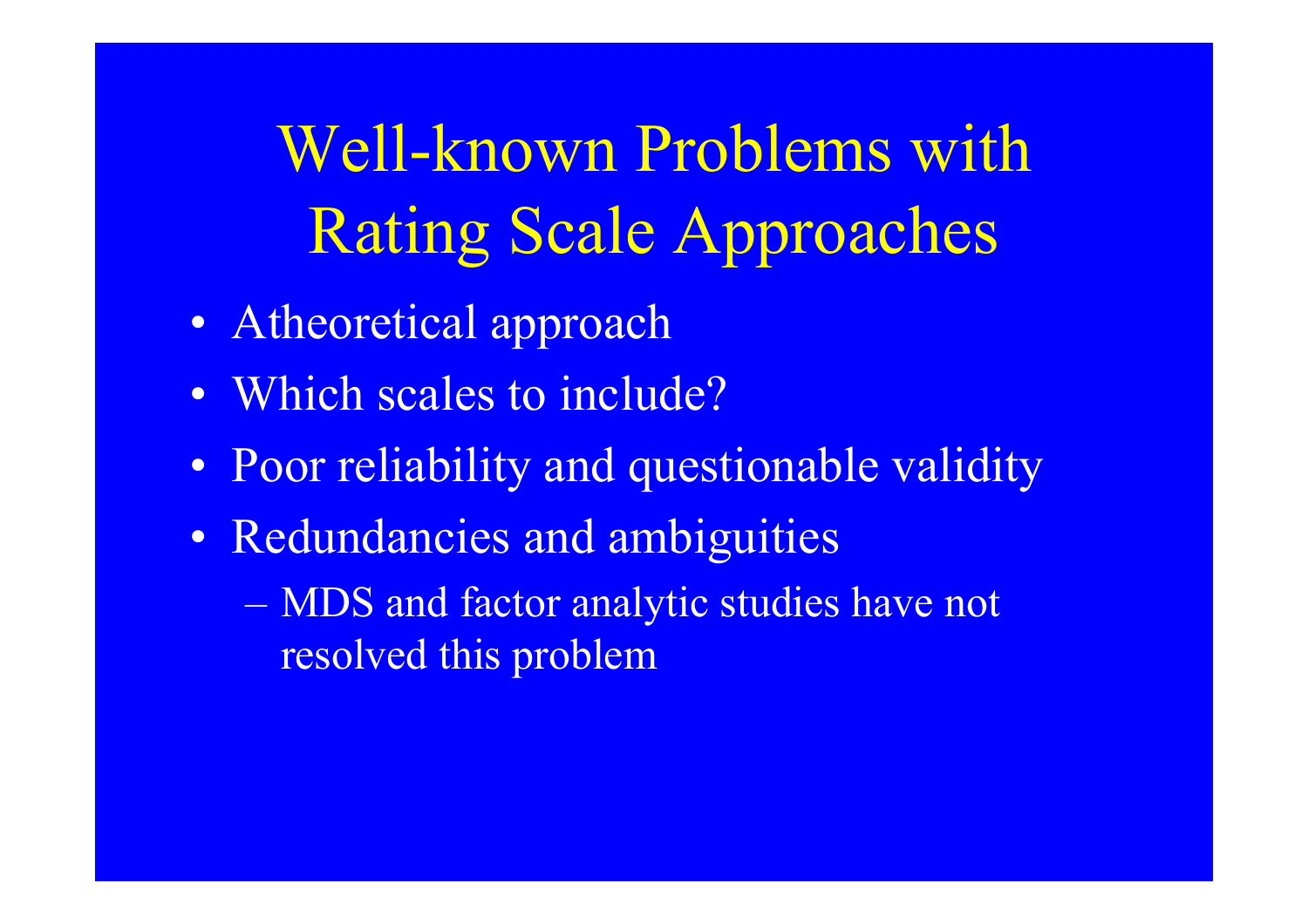### Vagaries of Scale Definition

Breathiness = dry, hard, excited, pointed, cold, choked, rough, cloudy, sharp, poor, bad? (Isshiki et al.)

Or:

Breathiness = breathy, wheezing, lack of timbre, moments of aphonia, husky, not creaky? (Hammarberg et al.)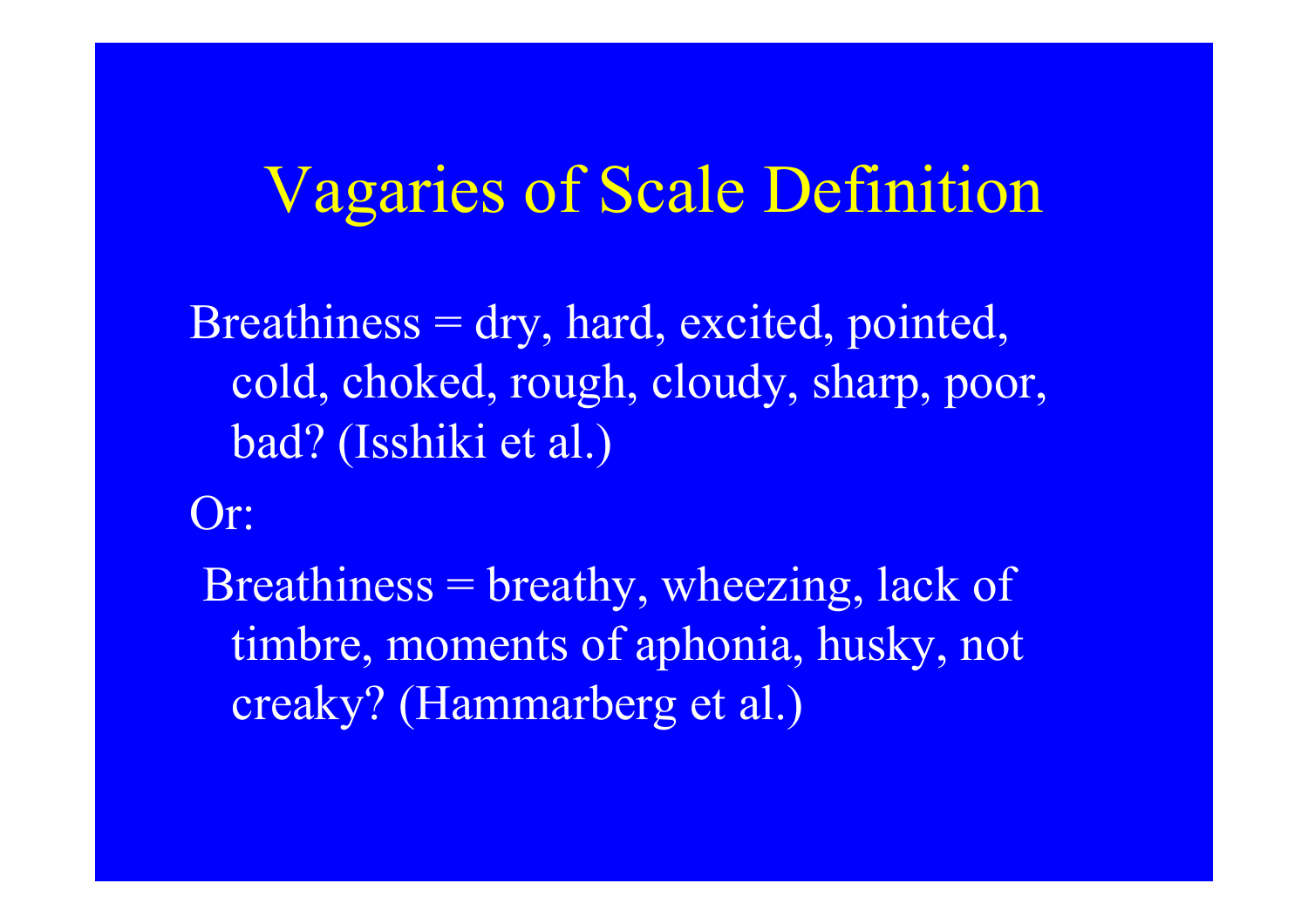#### What to Do?

- Voice Profile Analysis
	- Consistent from phonetic theory
	- Specifies how scales are related to each other
	- Specifies where information about quality *might* be, but does not model listeners' behavior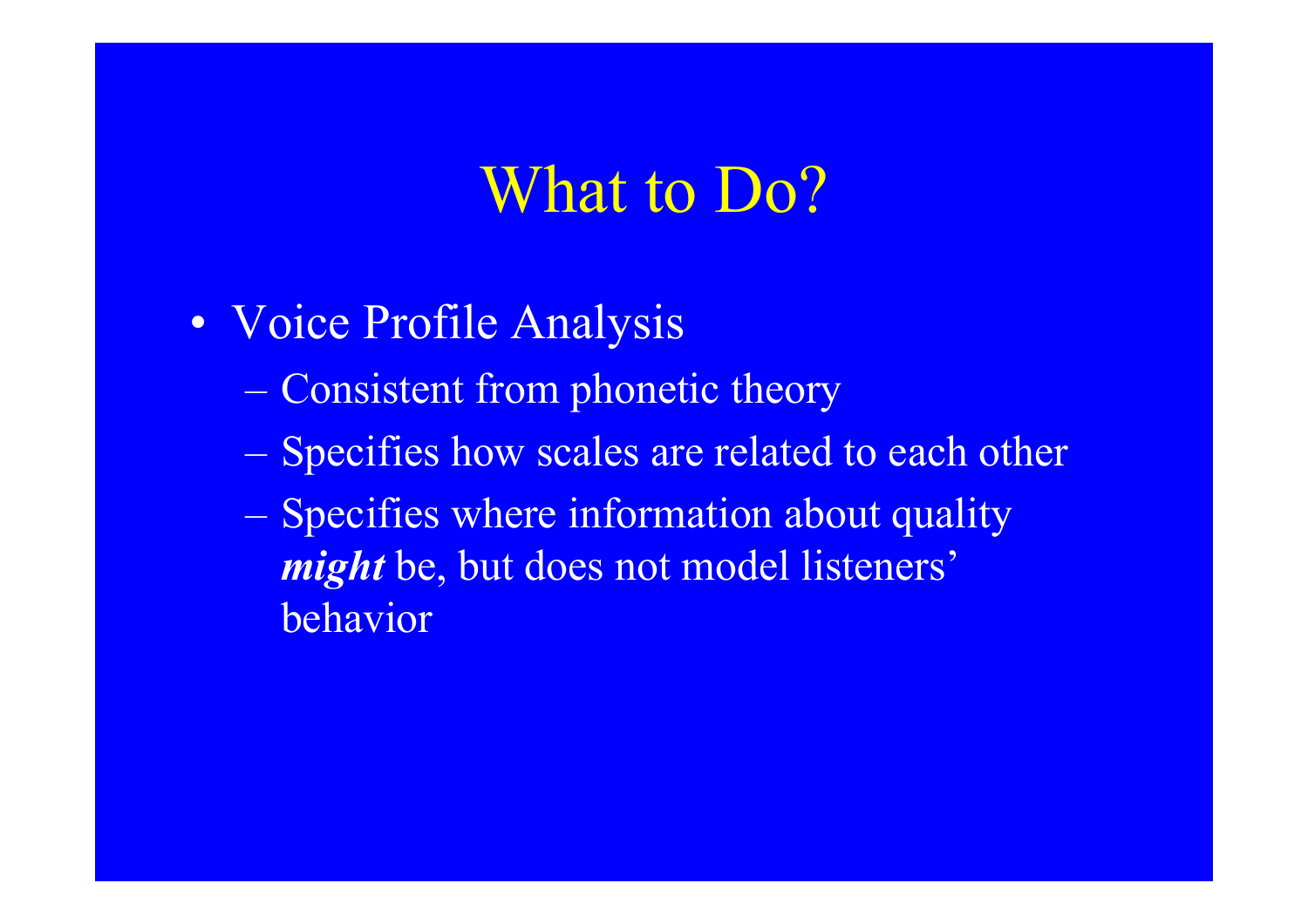### What to Do?

- Acoustic assessment protocols
	- e.g., Dysphonia severity index, Hoarseness diagram
	- Depend on inconsistent correlations with perceptual measures for validity as measures of quality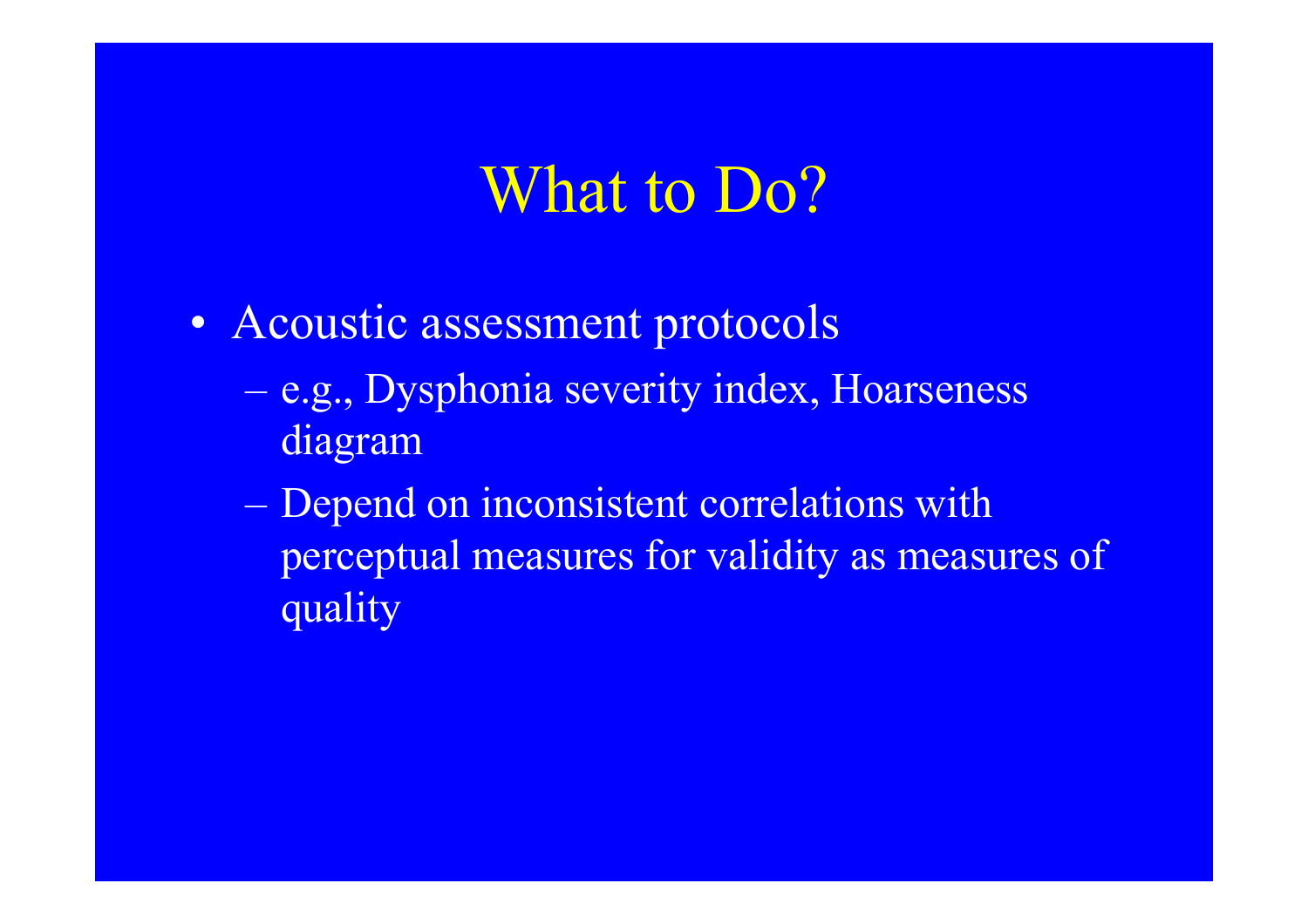### What to Do?

- Method-of-adjustment task using speech synthesis
	- Does not depend on selection/definition of labels for quality dimensions
	- Helps listeners focus attention and avoids reliance on internal standards
	- Demonstrates causation between acoustic attributes and perceived quality
	- Follows directly from ANSI definition of quality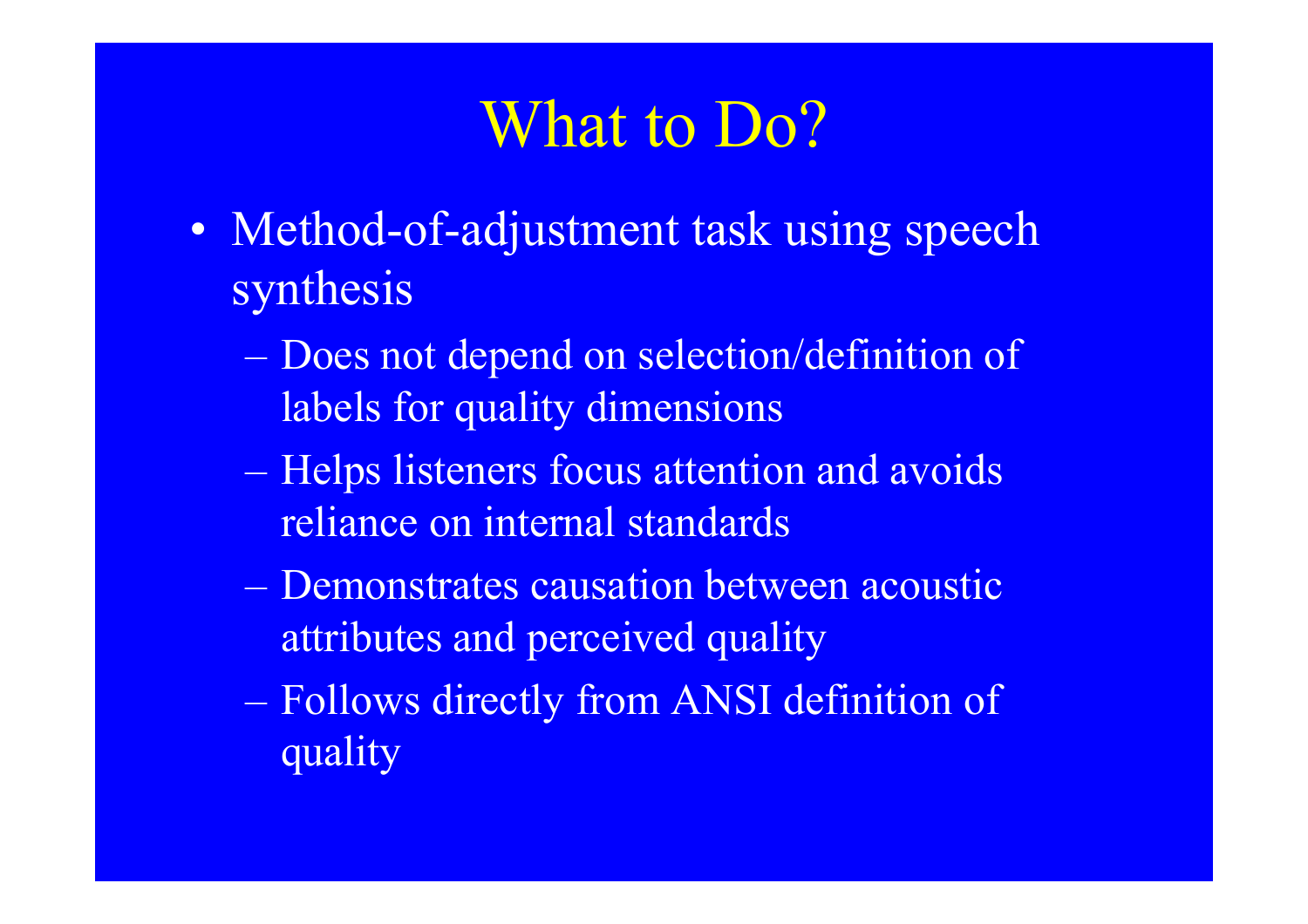### Strengths/Limitations

- Reliability
- Directly links perception to acoustics
- Technically difficult at present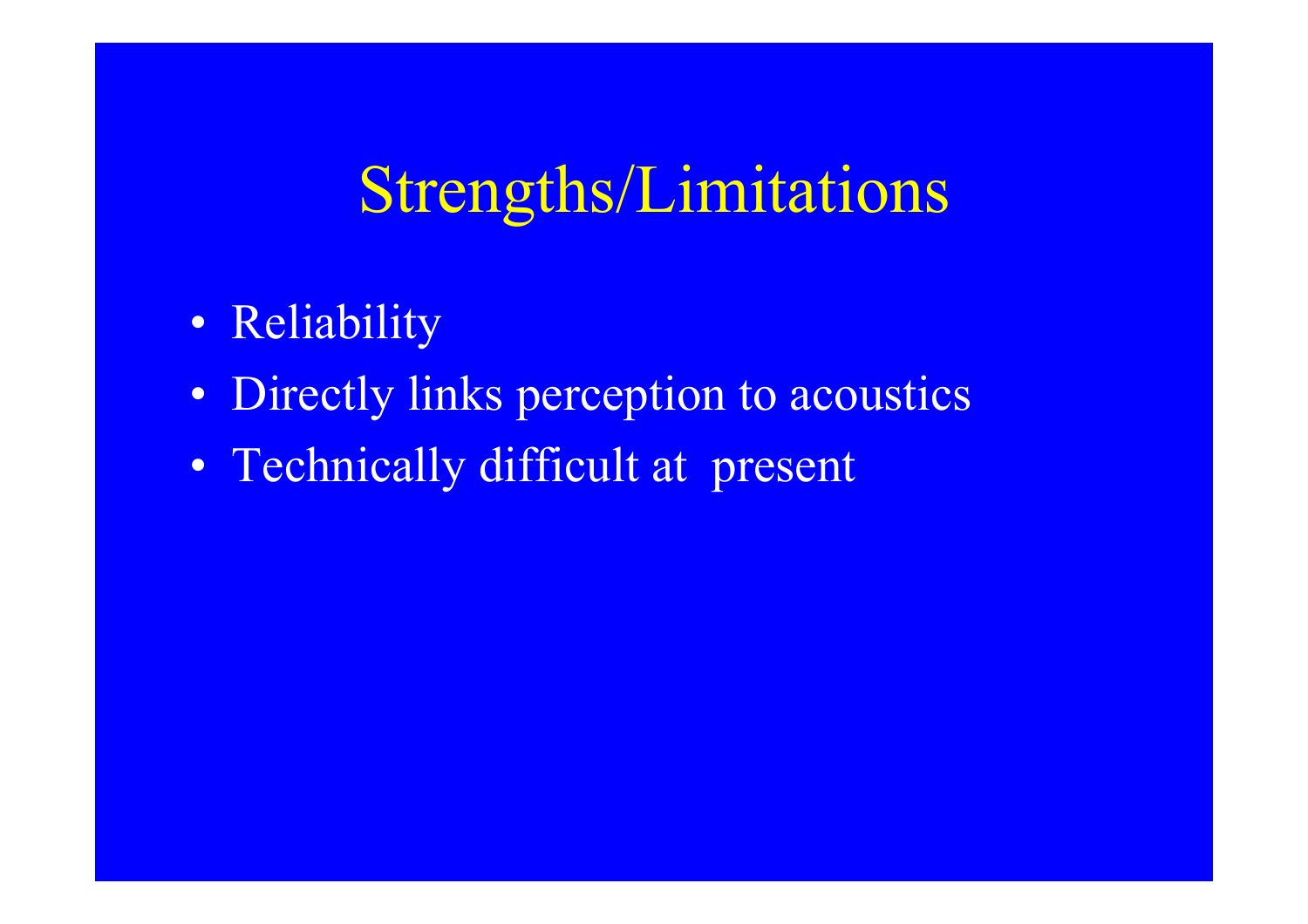### Conclusion

- When we cannot measure, our knowledge is meager and unsatisfactory.
	- Attributed to Lord Kelvin
- If it exists, it exists in amounts, and if it exists, it can be measured.
	- Lord Thorndyke